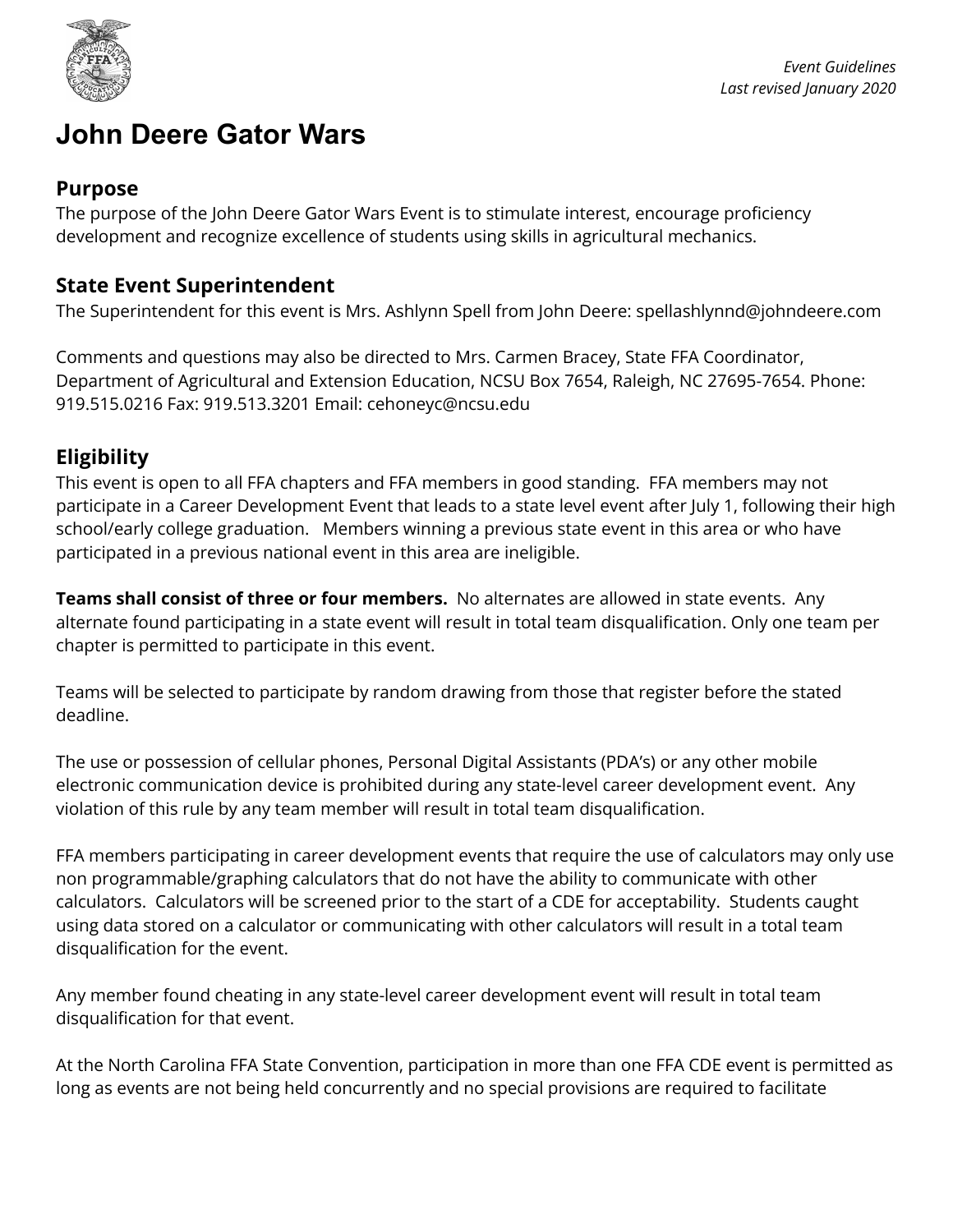

participation with the exception that parliamentary procedure and public speaking and parliamentary procedure and Creed speaking which are held concurrently will allow dual participation and special provisions for flighting.

# **Dress Code**

Participants are required to follow the North Carolina FFA Career Development Event Dress Code. A ten percent reduction in the total team score will be taken if a participant violates the dress code. For this event, all participants should wear appropriate shop clothing that includes closed-toe shoes and provide their own industrial-quality eye protection.

# **State Career Development Event Participation**

The appropriate numbers of teams based on event participation from each region along with the top three scoring individuals regardless of their team placing are eligible to compete in the state career development event. Teams and individuals advancing to state event participation must be certified by the regional FFA advisor.

# **Procedures for Administering the Event**

- 1. Personal safety equipment conducive to the work to be performed is to be provided by the participant. This includes appropriate footwear, gloves, long sleeves and long pants, and eye protection such as safety glasses and/or goggles.
- 1. Team members must supply their own hand tools. No power or air powered tools are permitted. Hammers, chisels, large adjustable wrenches, jacks, and floor jacks are not needed. Work areas should be kept orderly and neat.
- 2. Teams will all start at the same time to assemble their John Deere product in addition to analyzing and fixing 1-2 faults that prevent the gator from cranking and moving.
- 3. Once a team flag an official to inspect their station or if a safety issue arises, a horn or while will blow. At the sound of the horn or the whistle, the students should step back away from their stations until directed to do so by a contest official.
- 4.  $\,$  Once the first team has been declared by the winner, the teams should continue to work until the 3 $^{\rm rd}$ place team has been determined.